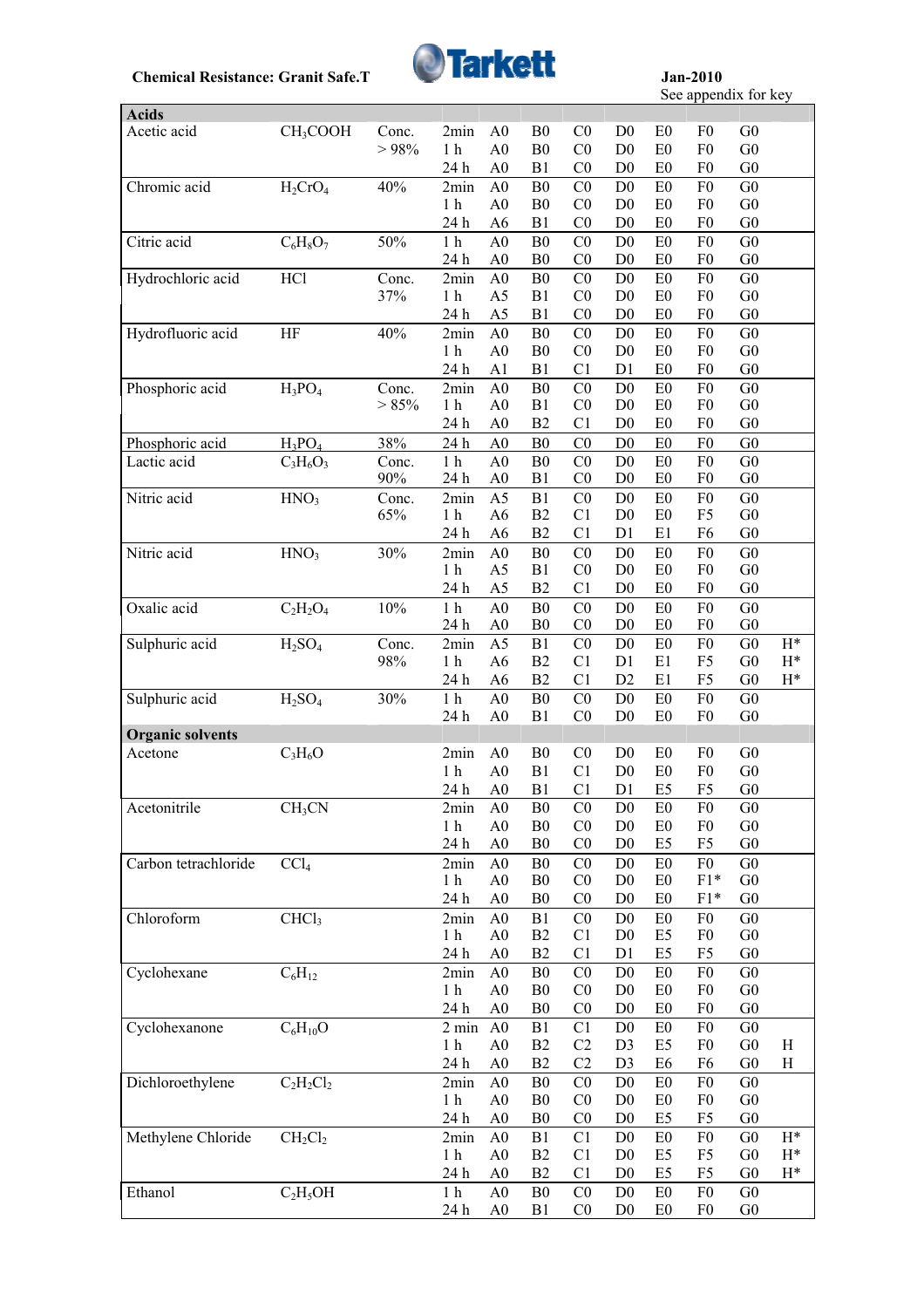

See appendix for key

| Organic solvents, cont. |                      |           |                             |                |                                  |                                  |                                  |                                  |                |                                  |           |
|-------------------------|----------------------|-----------|-----------------------------|----------------|----------------------------------|----------------------------------|----------------------------------|----------------------------------|----------------|----------------------------------|-----------|
| Ethyl acetate           | $C_4H_8O_2$          |           | 2min                        | A <sub>0</sub> | B <sub>0</sub>                   | CO                               | D <sub>0</sub>                   | E <sub>0</sub>                   | F0             | G <sub>0</sub>                   |           |
|                         |                      |           | 1 <sub>h</sub>              | A <sub>0</sub> | B1                               | C <sub>1</sub>                   | D <sub>0</sub>                   | E <sub>5</sub>                   | $F1*$          | G <sub>0</sub>                   |           |
|                         |                      |           | 24 h                        | A <sub>0</sub> | B1                               | C <sub>1</sub>                   | D <sub>0</sub>                   | E <sub>5</sub>                   | F5             | G <sub>0</sub>                   |           |
| Ethylene glycol         | $C_2H_6O_2$          |           | 24 h                        | A <sub>0</sub> | B <sub>0</sub>                   | C <sub>0</sub>                   | D <sub>0</sub>                   | E0                               | ${\rm F0}$     | G <sub>0</sub>                   |           |
| Diethyl ether           | $(C_2H_5)_2O$        |           | 2 min                       | A <sub>0</sub> | B <sub>0</sub>                   | C <sub>0</sub>                   | D <sub>0</sub>                   | E <sub>0</sub>                   | F <sub>0</sub> | G <sub>0</sub>                   |           |
|                         |                      |           | 1 <sub>h</sub>              | A <sub>0</sub> | B <sub>0</sub>                   | C <sub>0</sub>                   | D <sub>0</sub>                   | E <sub>0</sub>                   | $F1*$          | G <sub>0</sub>                   |           |
|                         |                      |           | 24 h                        | A <sub>0</sub> | B <sub>0</sub>                   | C <sub>0</sub>                   | D <sub>0</sub>                   | E <sub>0</sub>                   | F <sub>5</sub> | G <sub>0</sub>                   |           |
| n-Hexane                | $C_6H_{14}$          |           | $1\ \mathrm{h}$             | A <sub>0</sub> | B <sub>0</sub>                   | CO                               | D <sub>0</sub>                   | E0                               | ${\rm F0}$     | G <sub>0</sub>                   |           |
|                         |                      |           | 24 h                        | A <sub>0</sub> | B <sub>0</sub>                   | C <sub>0</sub>                   | D <sub>0</sub>                   | E0                               | F <sub>0</sub> | G <sub>0</sub>                   |           |
| Formaldehydesolution    | CH <sub>2</sub> O    | 37 %      | 24 h                        | A <sub>0</sub> | B <sub>0</sub>                   | C <sub>0</sub>                   | D <sub>0</sub>                   | E0                               | F <sub>0</sub> | ${\rm G0}$                       |           |
| Methanol                | CH <sub>3</sub> OH   |           | 1 <sub>h</sub>              | A <sub>0</sub> | B <sub>0</sub>                   | CO                               | D <sub>0</sub>                   | E0                               | F <sub>0</sub> | G <sub>0</sub>                   |           |
|                         |                      |           | 24 h                        | A <sub>0</sub> | B1                               | C <sub>0</sub>                   | D <sub>0</sub>                   | E0                               | F <sub>0</sub> | G <sub>0</sub>                   |           |
| Methyl ethyl ketone     | $\overline{C}_4H_8O$ |           | 2 min                       | A <sub>0</sub> | B1                               | C1                               | D <sub>0</sub>                   | E0                               | ${\rm F0}$     | G <sub>0</sub>                   |           |
|                         |                      |           | 1 <sub>h</sub>              | A <sub>0</sub> | B2                               | C2                               | D2                               | E <sub>5</sub>                   | F <sub>0</sub> | ${\rm G0}$                       | $H^*$     |
|                         |                      |           | 24 h                        | A <sub>0</sub> | B2                               | C <sub>2</sub>                   | D <sub>3</sub>                   | E5                               | F <sub>5</sub> | ${\rm G0}$                       | $\rm H^*$ |
| Pet.ether (Ligroin)     | CAS-nr:              |           | $1\ \mathrm{h}$             | A <sub>0</sub> | B <sub>0</sub>                   | CO                               | D <sub>0</sub>                   | E0                               | F <sub>0</sub> | G <sub>0</sub>                   |           |
| 80-110°C                | 8032-32-4            |           | 24 h                        | A <sub>0</sub> | B <sub>0</sub>                   | C <sub>0</sub>                   | D <sub>0</sub>                   | E <sub>0</sub>                   | F <sub>0</sub> | G <sub>0</sub>                   |           |
| Tetrachloroethylene     | $C_2Cl_4$            |           | 2min                        | A <sub>0</sub> | B <sub>0</sub>                   | CO                               | D <sub>0</sub>                   | E0                               | F <sub>0</sub> | G <sub>0</sub>                   |           |
|                         |                      |           | 1 <sub>h</sub>              | A <sub>0</sub> | B <sub>0</sub>                   | C <sub>0</sub>                   | D <sub>0</sub>                   | E0                               | $F1*$          | G <sub>0</sub>                   |           |
|                         |                      |           | 24 h                        | A <sub>0</sub> | B <sub>0</sub>                   | CO                               | D <sub>0</sub>                   | E <sub>5</sub>                   | $F1*$          | G <sub>0</sub>                   |           |
| Toluene                 | $C_7H_8$             |           | 2min                        | A <sub>0</sub> | B <sub>0</sub>                   | CO                               | D <sub>0</sub>                   | E <sub>0</sub>                   | F <sub>0</sub> | G <sub>0</sub>                   |           |
|                         |                      |           | 1 <sub>h</sub>              | A <sub>0</sub> | B1                               | C <sub>0</sub>                   | D <sub>0</sub>                   | E0                               | $F1*$          | G <sub>0</sub>                   |           |
|                         |                      |           | 24 h                        | A <sub>0</sub> | B2                               | C <sub>1</sub>                   | D <sub>0</sub>                   | E <sub>5</sub>                   | F <sub>5</sub> | G <sub>0</sub>                   |           |
| Trichlorethylene        | $C_2 HCl_3$          |           | 2min                        | A <sub>0</sub> | B <sub>0</sub>                   | CO                               | D <sub>0</sub>                   | E <sub>0</sub>                   | F <sub>0</sub> | G <sub>0</sub>                   |           |
|                         |                      |           | 1 <sub>h</sub>              | A <sub>0</sub> | B1                               | C <sub>1</sub>                   | D <sub>0</sub>                   | E5                               | $F1*$          | G <sub>0</sub>                   |           |
|                         |                      |           | 24 h                        | A <sub>0</sub> | B1                               | C <sub>1</sub>                   | D <sub>0</sub>                   | E <sub>5</sub>                   | F <sub>5</sub> | G <sub>0</sub>                   |           |
| White spirit            | EG/EC/EF-no:         |           | 2min                        | A <sub>0</sub> | B <sub>0</sub>                   | CO                               | D <sub>0</sub>                   | E0                               | F <sub>0</sub> | G <sub>0</sub>                   |           |
|                         | 265-191-7            |           | 1 <sub>h</sub>              | A <sub>0</sub> | B <sub>0</sub>                   | C <sub>0</sub>                   | D <sub>0</sub>                   | E <sub>0</sub>                   | F <sub>0</sub> | G <sub>0</sub>                   |           |
|                         |                      |           | 24 h                        | A <sub>0</sub> | B <sub>0</sub>                   | C <sub>0</sub>                   | D <sub>0</sub>                   | E <sub>0</sub>                   | F <sub>0</sub> | G <sub>0</sub>                   |           |
| Xylene                  | $C_8H_{10}$          |           | $2 \text{ min}$             | A <sub>0</sub> | B <sub>0</sub>                   | CO                               | D <sub>0</sub>                   | E <sub>0</sub>                   | F <sub>0</sub> | G <sub>0</sub>                   |           |
|                         |                      |           | 1 <sub>h</sub>              | A <sub>0</sub> | B <sub>0</sub>                   | CO                               | D <sub>0</sub>                   | E <sub>0</sub>                   | F <sub>0</sub> | G <sub>0</sub>                   |           |
|                         |                      |           | 24 h                        | A <sub>0</sub> | B1                               | C1                               | D <sub>0</sub>                   | E5                               | F <sub>5</sub> | G <sub>0</sub>                   |           |
| <b>Alkali</b> (Bases)   |                      |           |                             |                |                                  |                                  |                                  |                                  |                |                                  |           |
| Ammonia solution        | NH <sub>3</sub>      | 25%       | 1 <sub>h</sub>              | A <sub>0</sub> | B <sub>0</sub>                   | C <sub>0</sub>                   | D <sub>0</sub>                   | E0                               | F <sub>0</sub> | G <sub>0</sub>                   |           |
|                         |                      |           | 24 h                        | A <sub>0</sub> | B <sub>0</sub>                   | C <sub>0</sub>                   | D <sub>0</sub>                   | E <sub>0</sub>                   | F <sub>0</sub> | G <sub>0</sub>                   |           |
| Calcium hydroxide       | Ca(OH) <sub>2</sub>  | 10%       | 1 <sub>h</sub>              | A <sub>0</sub> | B <sub>0</sub>                   | C <sub>0</sub>                   | D <sub>0</sub>                   | E <sub>0</sub>                   | F <sub>0</sub> | G <sub>0</sub>                   |           |
|                         |                      |           | 24 h                        | A <sub>0</sub> | B <sub>0</sub>                   | C <sub>0</sub>                   | D <sub>0</sub>                   | E0                               | F <sub>0</sub> | G <sub>0</sub>                   |           |
| Sodium hydroxide        | NaOH                 | 50%       | 1 h                         | A0             | <sub>B0</sub>                    | $_{\rm CO}$                      | D <sub>0</sub>                   | E <sub>0</sub>                   | F <sub>0</sub> | G <sub>0</sub>                   |           |
|                         |                      |           | 24 h                        | A <sub>0</sub> | B <sub>0</sub>                   | C <sub>0</sub>                   | D <sub>0</sub>                   | E <sub>0</sub>                   | F0             | G <sub>0</sub>                   |           |
| Sodium hydroxide        | <b>NaOH</b>          | 10%       | 1 <sub>h</sub>              | A <sub>0</sub> | B1                               | CO                               | D <sub>0</sub>                   | E0                               | F <sub>0</sub> | G <sub>0</sub>                   |           |
|                         |                      |           | 24 h                        | A <sub>0</sub> | B2                               | C <sub>0</sub>                   | D <sub>0</sub>                   | E0                               | F <sub>0</sub> | ${\rm G0}$                       | H         |
| <b>Salt solutions</b>   |                      |           |                             |                |                                  |                                  |                                  |                                  |                |                                  |           |
| Ammonium                | $(NH_4)_2CO_3$       | $10\%$    | 1 <sub>h</sub>              | A <sub>0</sub> | ${\bf B0}$                       | C <sub>0</sub>                   | D <sub>0</sub>                   | E <sub>0</sub>                   | F <sub>0</sub> | G <sub>0</sub>                   |           |
| carbonate               |                      |           | 24 h                        | A <sub>0</sub> | B <sub>0</sub>                   | CO                               | D <sub>0</sub>                   | E0                               | F <sub>0</sub> | G <sub>0</sub>                   |           |
| Ammonium iron           | $NH_4Fe(SO_4)_2$     | 10%       | 1 <sub>h</sub>              | A <sub>0</sub> | B <sub>0</sub>                   | C <sub>0</sub>                   | D <sub>0</sub>                   | E <sub>0</sub>                   | F <sub>0</sub> | G <sub>0</sub>                   |           |
| (III) sulphate          |                      |           | 24 h                        | A <sub>0</sub> | B <sub>0</sub>                   | C <sub>0</sub>                   | D <sub>0</sub>                   | E <sub>0</sub>                   | F <sub>0</sub> | G <sub>0</sub>                   |           |
| Calcium Chloride        | CaCl <sub>2</sub>    | Saturated | 24 h                        | A <sub>0</sub> | B <sub>0</sub>                   | C <sub>0</sub>                   | D <sub>0</sub>                   | E <sub>0</sub>                   | ${\rm F0}$     | G <sub>0</sub>                   |           |
| Cobaltous chloride      | CoCl <sub>2</sub>    | 10%       | 24 h                        | A <sub>0</sub> | B <sub>0</sub>                   | C <sub>0</sub>                   | D <sub>0</sub>                   | E <sub>0</sub>                   | F <sub>0</sub> | G <sub>0</sub>                   |           |
| Copper (II) sulphate    | CuSO <sub>4</sub>    | 10%       | 1 <sub>h</sub>              | A <sub>0</sub> | B <sub>0</sub>                   | C <sub>0</sub>                   | D <sub>0</sub>                   | E <sub>0</sub>                   | F <sub>0</sub> | G <sub>0</sub>                   |           |
|                         |                      |           | 24 h                        | A <sub>0</sub> | B <sub>0</sub>                   | C <sub>0</sub>                   | D <sub>0</sub>                   | E <sub>0</sub>                   | F <sub>0</sub> | G <sub>0</sub>                   |           |
| Ferrous (II) chloride   | FeCl <sub>2</sub>    | $10\%$    | 1 <sub>h</sub>              | A <sub>0</sub> | B <sub>0</sub>                   | C <sub>0</sub>                   | D <sub>0</sub>                   | E <sub>0</sub>                   | F <sub>0</sub> | G <sub>0</sub>                   |           |
|                         |                      |           | 24 h                        | A <sub>1</sub> | B <sub>0</sub>                   | C <sub>0</sub>                   | D <sub>0</sub>                   | E <sub>0</sub>                   | F <sub>0</sub> | G <sub>0</sub>                   |           |
| Ferric (III) chloride   | FeCl <sub>3</sub>    | $10\%$    | 1 <sub>h</sub>              | A <sub>0</sub> | B <sub>0</sub>                   | C <sub>0</sub>                   |                                  |                                  | F <sub>0</sub> | G <sub>0</sub>                   |           |
|                         |                      |           | 24 h                        | A <sub>1</sub> | B <sub>0</sub>                   | C <sub>0</sub>                   | D <sub>0</sub><br>D <sub>0</sub> | E <sub>0</sub><br>E <sub>0</sub> | F <sub>0</sub> | G <sub>0</sub>                   |           |
| Potassium iodide        | KI                   | 10%       | $24\,\ensuremath{\hbox{h}}$ | A <sub>0</sub> | B <sub>0</sub>                   | C <sub>0</sub>                   | D <sub>0</sub>                   | E0                               | F <sub>0</sub> | ${\rm G0}$                       |           |
|                         |                      | 10%       |                             |                | B <sub>0</sub>                   |                                  |                                  |                                  | F <sub>0</sub> |                                  |           |
| Potassium oxalate       | $K_2C_2O_4$          |           | 24 h                        | A <sub>0</sub> |                                  | C <sub>0</sub>                   | D <sub>0</sub>                   | E <sub>0</sub>                   | F <sub>0</sub> | G <sub>0</sub><br>G <sub>0</sub> |           |
| Potassium               | KMnO <sub>4</sub>    | $5\%$ in  | $2 \text{ min}$             | A <sub>5</sub> | B <sub>0</sub><br>B <sub>0</sub> | C <sub>0</sub><br>C <sub>0</sub> | D <sub>0</sub><br>D <sub>0</sub> | E <sub>0</sub><br>E <sub>0</sub> | F <sub>0</sub> | G <sub>0</sub>                   |           |
| permanagnate            |                      | $H_2O$    | 1 <sub>h</sub>              | A6             |                                  |                                  |                                  |                                  |                |                                  |           |
| Silver nitrate          | AgNO <sub>3</sub>    | $2\%$     | 1 <sub>h</sub>              | A <sub>0</sub> | B <sub>0</sub>                   | C <sub>0</sub>                   | D <sub>0</sub>                   | E <sub>0</sub>                   | F0             | G <sub>0</sub>                   |           |
|                         |                      |           | 24 h                        | A <sub>5</sub> | B <sub>0</sub>                   | C <sub>0</sub>                   | D <sub>0</sub>                   | E <sub>0</sub>                   | F0             | G <sub>0</sub>                   |           |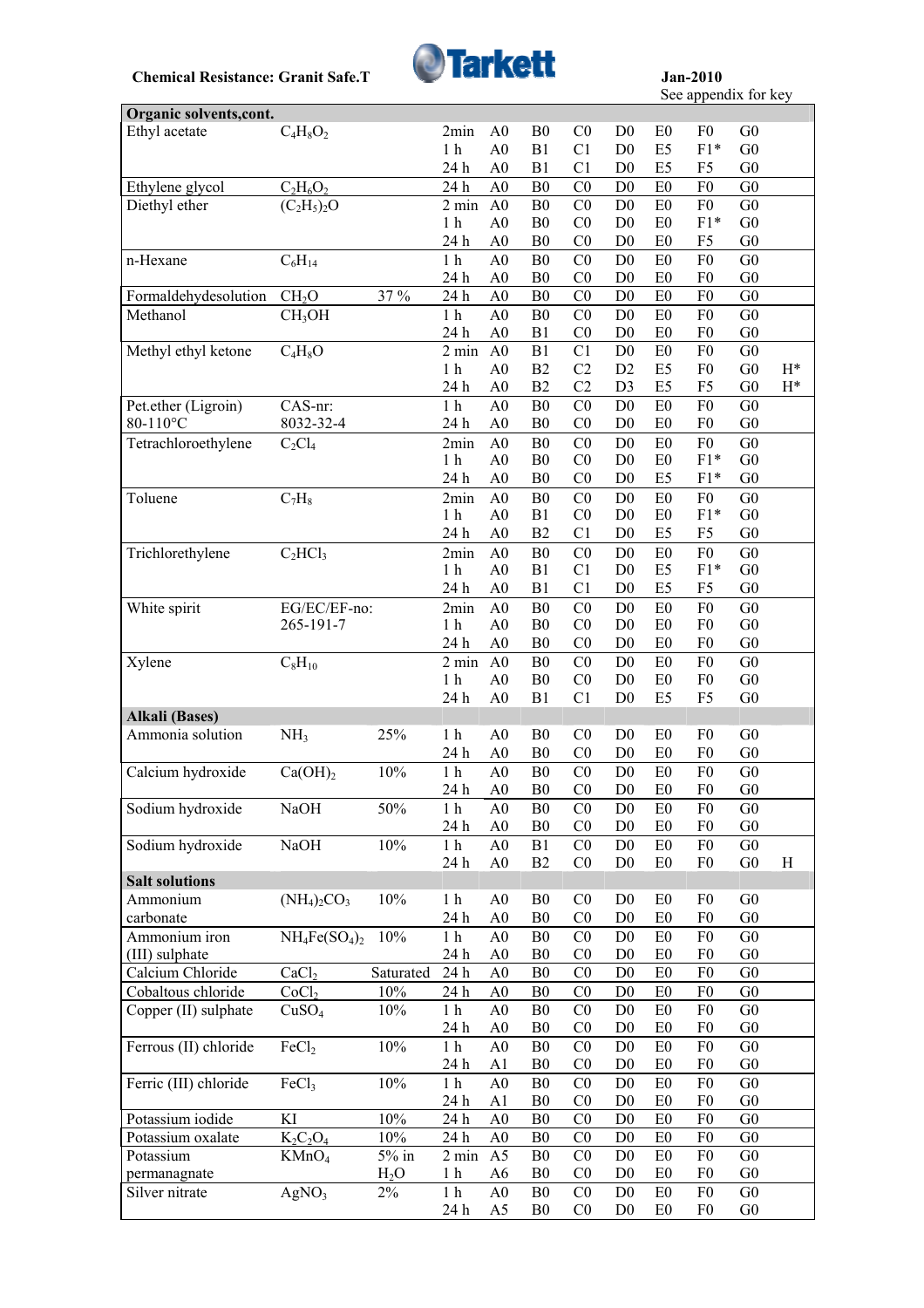

See appendix for key

| Salt solutions cont.             |                                 |             |                  |                                  |                                  |                                  |                                  |                                  |                                  |                                  |  |
|----------------------------------|---------------------------------|-------------|------------------|----------------------------------|----------------------------------|----------------------------------|----------------------------------|----------------------------------|----------------------------------|----------------------------------|--|
| Sodium carbonate                 | Na <sub>2</sub> CO <sub>3</sub> | 20%         | 1 <sub>h</sub>   | A <sub>0</sub>                   | B <sub>0</sub>                   | C <sub>0</sub>                   | D <sub>0</sub>                   | E <sub>0</sub>                   | F <sub>0</sub>                   | G <sub>0</sub>                   |  |
|                                  |                                 |             | 24 h             | A <sub>0</sub>                   | B <sub>0</sub>                   | C <sub>0</sub>                   | D <sub>0</sub>                   | E <sub>0</sub>                   | F <sub>0</sub>                   | G <sub>0</sub>                   |  |
| Sodium thiosulphate              | $Na2S2O3$                       | 10%         | 1 <sub>h</sub>   | A <sub>0</sub>                   | B <sub>0</sub>                   | C <sub>0</sub>                   | D <sub>0</sub>                   | E <sub>0</sub>                   | F <sub>0</sub>                   | G <sub>0</sub>                   |  |
|                                  |                                 |             | 24 h             | A <sub>0</sub>                   | B1                               | C <sub>0</sub>                   | D <sub>0</sub>                   | E <sub>0</sub>                   | F <sub>0</sub>                   | G <sub>0</sub>                   |  |
| Sodium sulphite                  | Na <sub>2</sub> SO <sub>3</sub> | 10%         | 24 h             | A <sub>0</sub>                   | B <sub>0</sub>                   | C <sub>0</sub>                   | D <sub>0</sub>                   | E0                               | F <sub>0</sub>                   | G <sub>0</sub>                   |  |
| <b>Medical chemicals</b>         |                                 |             |                  |                                  |                                  |                                  |                                  |                                  |                                  |                                  |  |
| Aniline blue                     |                                 | $2,5%$ in   | 1 <sub>h</sub>   | A6                               | B <sub>0</sub>                   | C <sub>0</sub>                   | D <sub>0</sub>                   | E <sub>0</sub>                   | F <sub>0</sub>                   | G <sub>0</sub>                   |  |
|                                  |                                 | ethanol     | 24 h             | A <sub>6</sub>                   | B <sub>0</sub>                   | CO                               | D <sub>0</sub>                   | E <sub>0</sub>                   | F <sub>0</sub>                   | G <sub>0</sub>                   |  |
| Betadine                         |                                 | 75mg/ml     | 1 <sub>h</sub>   | A <sub>0</sub>                   | B <sub>0</sub>                   | C <sub>0</sub>                   | D <sub>0</sub>                   | E <sub>0</sub>                   | F <sub>0</sub>                   | G <sub>0</sub>                   |  |
| skin cleanser                    |                                 |             | 24 h             | A <sub>5</sub>                   | B <sub>0</sub>                   | C <sub>0</sub>                   | D <sub>0</sub>                   | E <sub>0</sub>                   | F <sub>0</sub>                   | G <sub>0</sub>                   |  |
| Bromcresol green                 |                                 | $0,04\%$    | 24 h             | A <sub>0</sub>                   | B <sub>0</sub>                   | CO                               | D <sub>0</sub>                   | E0                               | F <sub>0</sub>                   | G <sub>0</sub>                   |  |
| Eosin                            |                                 | $1\%$ in    | 1 <sub>h</sub>   | A <sub>6</sub>                   | B <sub>0</sub>                   | CO                               | D <sub>0</sub>                   | E <sub>0</sub>                   | F <sub>0</sub>                   | G <sub>0</sub>                   |  |
|                                  |                                 | Ethanol     | 24 h             | A <sub>6</sub>                   | B <sub>0</sub>                   | C <sub>0</sub>                   | D <sub>0</sub>                   | E0                               | F <sub>0</sub>                   | G <sub>0</sub>                   |  |
| Glutaraldehyde                   |                                 | 25%         | 1 <sub>h</sub>   | A <sub>0</sub>                   | B <sub>0</sub>                   | C <sub>0</sub>                   | D <sub>0</sub>                   | E <sub>0</sub>                   | F <sub>0</sub>                   | G <sub>0</sub>                   |  |
|                                  |                                 |             | 24 h             | A <sub>0</sub>                   | B <sub>0</sub>                   | C <sub>0</sub>                   | D <sub>0</sub>                   | E0                               | F <sub>0</sub>                   | G <sub>0</sub>                   |  |
| Hematoxylin                      |                                 | 5%          | $1\ \mathrm{h}$  | A <sub>0</sub>                   | B <sub>0</sub>                   | C <sub>0</sub>                   | D <sub>0</sub>                   | E <sub>0</sub>                   | F <sub>0</sub>                   | G <sub>0</sub>                   |  |
|                                  |                                 |             | 24 h             | A5                               | B <sub>0</sub>                   | C <sub>0</sub>                   | D <sub>0</sub>                   | E0                               | F <sub>0</sub>                   | G <sub>0</sub>                   |  |
| Hibitane                         |                                 | 0,5%        | $1\ \mathrm{h}$  | A <sub>5</sub>                   | ${\bf B0}$                       | $\overline{C}0$                  | D <sub>0</sub>                   | E0                               | F <sub>0</sub>                   | G <sub>0</sub>                   |  |
|                                  |                                 |             |                  |                                  |                                  |                                  |                                  |                                  | F <sub>0</sub>                   |                                  |  |
|                                  |                                 |             | 24 h             | A <sub>6</sub>                   | B <sub>0</sub>                   | C <sub>0</sub>                   | D <sub>0</sub>                   | E0                               |                                  | G <sub>0</sub>                   |  |
| Iodine                           | I <sub>2</sub>                  | $2\%$ in    | 2min             | A <sub>6</sub>                   | B <sub>0</sub>                   | CO                               | D <sub>0</sub>                   | E0                               | F <sub>0</sub>                   | G <sub>0</sub>                   |  |
|                                  |                                 | ethanol     | 1 <sub>h</sub>   | A <sub>6</sub>                   | B <sub>0</sub>                   | CO                               | D <sub>0</sub>                   | E <sub>0</sub>                   | F <sub>0</sub>                   | G <sub>0</sub>                   |  |
| Iodoform                         |                                 | $1\%$ in    | 1 <sub>h</sub>   | A <sub>6</sub>                   | B <sub>0</sub>                   | C <sub>0</sub>                   | D <sub>0</sub>                   | E <sub>0</sub>                   | F <sub>0</sub>                   | G <sub>0</sub>                   |  |
|                                  |                                 | ethanol     | 24 h             | A <sub>6</sub>                   | B <sub>0</sub>                   | C <sub>0</sub>                   | D <sub>0</sub>                   | E <sub>0</sub>                   | F <sub>0</sub>                   | G <sub>0</sub>                   |  |
| Methylrosanilinium               |                                 | 0,1%        | $1h$             | A <sub>0</sub>                   | B <sub>0</sub>                   | C <sub>0</sub>                   | D <sub>0</sub>                   | E <sub>0</sub>                   | F <sub>0</sub>                   | G <sub>0</sub>                   |  |
|                                  |                                 |             | 24 h             | A <sub>6</sub>                   | B <sub>0</sub>                   | C <sub>0</sub>                   | D <sub>0</sub>                   | E <sub>0</sub>                   | F <sub>0</sub>                   | G <sub>0</sub>                   |  |
| Disinfectants/cleaning compounds |                                 |             |                  |                                  |                                  |                                  |                                  |                                  |                                  |                                  |  |
| Product                          | Manuf./Rep.                     |             |                  |                                  |                                  |                                  |                                  |                                  |                                  |                                  |  |
| Buraton 10F                      | Schülke &                       | $1\%$       | 24 h             | A <sub>0</sub>                   | B <sub>0</sub>                   | CO                               | D <sub>0</sub>                   | E <sub>0</sub>                   | F <sub>0</sub>                   | G <sub>0</sub>                   |  |
| $"$ -                            | Mayr                            | 10%         | 24 h             | A <sub>0</sub>                   | B <sub>0</sub>                   | CO                               | D <sub>0</sub>                   | E <sub>0</sub>                   | F <sub>0</sub>                   | G <sub>0</sub>                   |  |
| Citrosteril                      | Fresenius                       | Conc.       | 24 h             | A <sub>0</sub>                   | B <sub>0</sub>                   | C <sub>0</sub>                   | D <sub>0</sub>                   | E0                               | F <sub>0</sub>                   | G <sub>0</sub>                   |  |
| Debisan                          |                                 |             |                  |                                  |                                  |                                  |                                  |                                  |                                  |                                  |  |
|                                  | Nordex                          | $1\%$       | 24 h             | A <sub>0</sub>                   | B <sub>0</sub>                   | CO                               | D <sub>0</sub>                   | E <sub>0</sub>                   | F <sub>0</sub>                   | G <sub>0</sub>                   |  |
| $\cdot$ <sup>2</sup>             |                                 | 10%         | 24 h             | A <sub>0</sub>                   | B <sub>0</sub>                   | CO                               | D <sub>0</sub>                   | E <sub>0</sub>                   | F <sub>0</sub>                   | G <sub>0</sub>                   |  |
| Decon-Spore 200 Plus             | Veltek                          | $0,5\%$     | 24 h             | A <sub>0</sub>                   | B <sub>0</sub>                   | C <sub>0</sub>                   | D <sub>0</sub>                   | E <sub>0</sub>                   | F <sub>0</sub>                   | G <sub>0</sub>                   |  |
|                                  | Associates, Inc 5 %             |             | 24 h             | A <sub>0</sub>                   | B <sub>0</sub>                   | CO                               | D <sub>0</sub>                   | E <sub>0</sub>                   | F <sub>0</sub>                   | G <sub>0</sub>                   |  |
| Dialox                           | Gambro                          | Conc.       | 24 h             | A <sub>0</sub>                   | B1                               | CO                               | D <sub>0</sub>                   | E <sub>0</sub>                   | F <sub>0</sub>                   | G <sub>0</sub>                   |  |
| Gevisol                          | Schülke &                       | 0,5%        | 24 h             | A <sub>5</sub>                   | B <sub>0</sub>                   | C <sub>0</sub>                   | D <sub>0</sub>                   | E <sub>0</sub>                   | F <sub>0</sub>                   | G <sub>0</sub>                   |  |
| $"$ -                            | Mayr                            | 5%          | 24 h             | A <sub>6</sub>                   | B <sub>0</sub>                   | CO                               | D <sub>0</sub>                   | E <sub>0</sub>                   | F <sub>0</sub>                   | G <sub>0</sub>                   |  |
| Incidur                          |                                 |             | 24 h             | A <sub>0</sub>                   | B <sub>0</sub>                   | C <sub>0</sub>                   | D <sub>0</sub>                   | E <sub>0</sub>                   | F <sub>0</sub>                   | G <sub>0</sub>                   |  |
| $"$ -                            | Henkel                          | 0,5%<br>3%  | 24 h             | A <sub>0</sub>                   | B <sub>0</sub>                   | C <sub>0</sub>                   | D <sub>0</sub>                   | E <sub>0</sub>                   | F <sub>0</sub>                   | G <sub>0</sub>                   |  |
|                                  |                                 |             |                  |                                  |                                  | C <sub>0</sub>                   | D <sub>0</sub>                   | E <sub>0</sub>                   | F <sub>0</sub>                   | G <sub>0</sub>                   |  |
| Lycetol AF<br>$\cdot$            | Schülke &<br>Mayr               | $1\%$<br>5% | 24 h             | A <sub>0</sub>                   | B <sub>0</sub><br>B <sub>0</sub> | C <sub>0</sub>                   | D <sub>0</sub>                   | E0                               | F <sub>0</sub>                   | G <sub>0</sub>                   |  |
|                                  |                                 |             | 24 h             | A <sub>5</sub>                   |                                  |                                  |                                  |                                  |                                  |                                  |  |
| Melsept<br>$^{\circ}$ -          | <b>B</b> Braun                  | $1\%$       | 24 h             | A <sub>0</sub>                   | B <sub>0</sub>                   | C <sub>0</sub>                   | D <sub>0</sub>                   | E <sub>0</sub>                   | F <sub>0</sub>                   | G <sub>0</sub>                   |  |
|                                  |                                 | $5\%$       | 24 h             | A <sub>0</sub>                   | B <sub>0</sub>                   | C <sub>0</sub>                   | D <sub>0</sub>                   | E0                               | F <sub>0</sub>                   | G <sub>0</sub>                   |  |
| Perform                          | Schülke &                       | 0,75%       | $24\ \mathrm{h}$ | A <sub>0</sub>                   | B <sub>0</sub>                   | C <sub>0</sub>                   | D <sub>0</sub>                   | E <sub>0</sub>                   | ${\rm F0}$                       | G <sub>0</sub>                   |  |
| $^{\prime\prime}$ -              | Mayr                            | 2,5%        | 24 h             | A <sub>0</sub>                   | B <sub>0</sub>                   | C <sub>0</sub>                   | D <sub>0</sub>                   | E <sub>0</sub>                   | F <sub>0</sub>                   | G <sub>0</sub>                   |  |
| Sekumatic                        | Henkel                          | 0,5%        | 24 h             | A <sub>0</sub>                   | B <sub>0</sub>                   | C <sub>0</sub>                   | D <sub>0</sub>                   | E <sub>0</sub>                   | F <sub>0</sub>                   | G <sub>0</sub>                   |  |
| $\cdot$                          |                                 | 5%          | 24 h             | A <sub>0</sub>                   | B1                               | C <sub>0</sub>                   | D <sub>0</sub>                   | E <sub>0</sub>                   | F <sub>0</sub>                   | G <sub>0</sub>                   |  |
| <b>Sekusept Plus</b>             | Henkel                          | $1\%$       | 24 h             | A <sub>0</sub>                   | B <sub>0</sub>                   | C <sub>0</sub>                   | D <sub>0</sub>                   | E <sub>0</sub>                   | F <sub>0</sub>                   | G <sub>0</sub>                   |  |
| $^{\prime\prime}$ -              |                                 | 5%          | 24 h             | A <sub>0</sub>                   | B <sub>0</sub>                   | C <sub>0</sub>                   | D <sub>0</sub>                   | E <sub>0</sub>                   | F <sub>0</sub>                   | G <sub>0</sub>                   |  |
| Spitacid                         | Henkel                          | Conc.       | 1 <sub>h</sub>   | A <sub>0</sub>                   | B <sub>0</sub>                   | C <sub>0</sub>                   | D <sub>0</sub>                   | E <sub>0</sub>                   | ${\rm F0}$                       | G <sub>0</sub>                   |  |
|                                  |                                 |             | 24 h             | A <sub>0</sub>                   | B1                               | C <sub>0</sub>                   | D <sub>0</sub>                   | E <sub>0</sub>                   | F <sub>0</sub>                   | G <sub>0</sub>                   |  |
| Terralin N                       | Schülke &                       | $1\%$       | 24 h             | A <sub>0</sub>                   | B <sub>0</sub>                   | C <sub>0</sub>                   | D <sub>0</sub>                   | E <sub>0</sub>                   | F <sub>0</sub>                   | G <sub>0</sub>                   |  |
| $"$ -                            | Mayr                            | 10%         | 1 <sub>h</sub>   | A <sub>0</sub>                   | B <sub>0</sub>                   | C <sub>0</sub>                   | D <sub>0</sub>                   | E <sub>0</sub>                   | F <sub>0</sub>                   | ${\rm G0}$                       |  |
| $\ddot{\phantom{1}}$             |                                 | 10%         | 24 h             | A <sub>0</sub>                   | B1                               | C <sub>0</sub>                   | D <sub>0</sub>                   | E <sub>0</sub>                   | F <sub>0</sub>                   | G <sub>0</sub>                   |  |
| <b>Tiutol KF</b>                 | B. Braun                        | 3%          | 24 h             | A <sub>0</sub>                   | B <sub>0</sub>                   | C <sub>0</sub>                   | D <sub>0</sub>                   | E <sub>0</sub>                   | F <sub>0</sub>                   | G <sub>0</sub>                   |  |
| $\cdot$                          |                                 | 10%         | 24 h             | A <sub>0</sub>                   | B1                               | C <sub>0</sub>                   | D <sub>0</sub>                   | E <sub>0</sub>                   | F <sub>0</sub>                   | G <sub>0</sub>                   |  |
| Virkon S                         | Sterisol AB                     | $1\%$       | 24 h             | A <sub>0</sub>                   | B <sub>0</sub>                   | C <sub>0</sub>                   | D <sub>0</sub>                   | E <sub>0</sub>                   | F <sub>0</sub>                   | G <sub>0</sub>                   |  |
| $\cdot$ <sup>2</sup>             |                                 | 2,5%        | 24 h             | A <sub>0</sub>                   | B <sub>0</sub>                   | C <sub>0</sub>                   | D <sub>0</sub>                   | E <sub>0</sub>                   | F <sub>0</sub>                   | G <sub>0</sub>                   |  |
| <b>Incidin Plus</b>              | Ecolab                          | $1\%$<br>5% | 24 h<br>24 h     | A <sub>0</sub><br>A <sub>0</sub> | B <sub>0</sub><br>B <sub>0</sub> | C <sub>0</sub><br>C <sub>0</sub> | D <sub>0</sub><br>D <sub>0</sub> | E <sub>0</sub><br>E <sub>0</sub> | F <sub>0</sub><br>F <sub>0</sub> | G <sub>0</sub><br>G <sub>0</sub> |  |